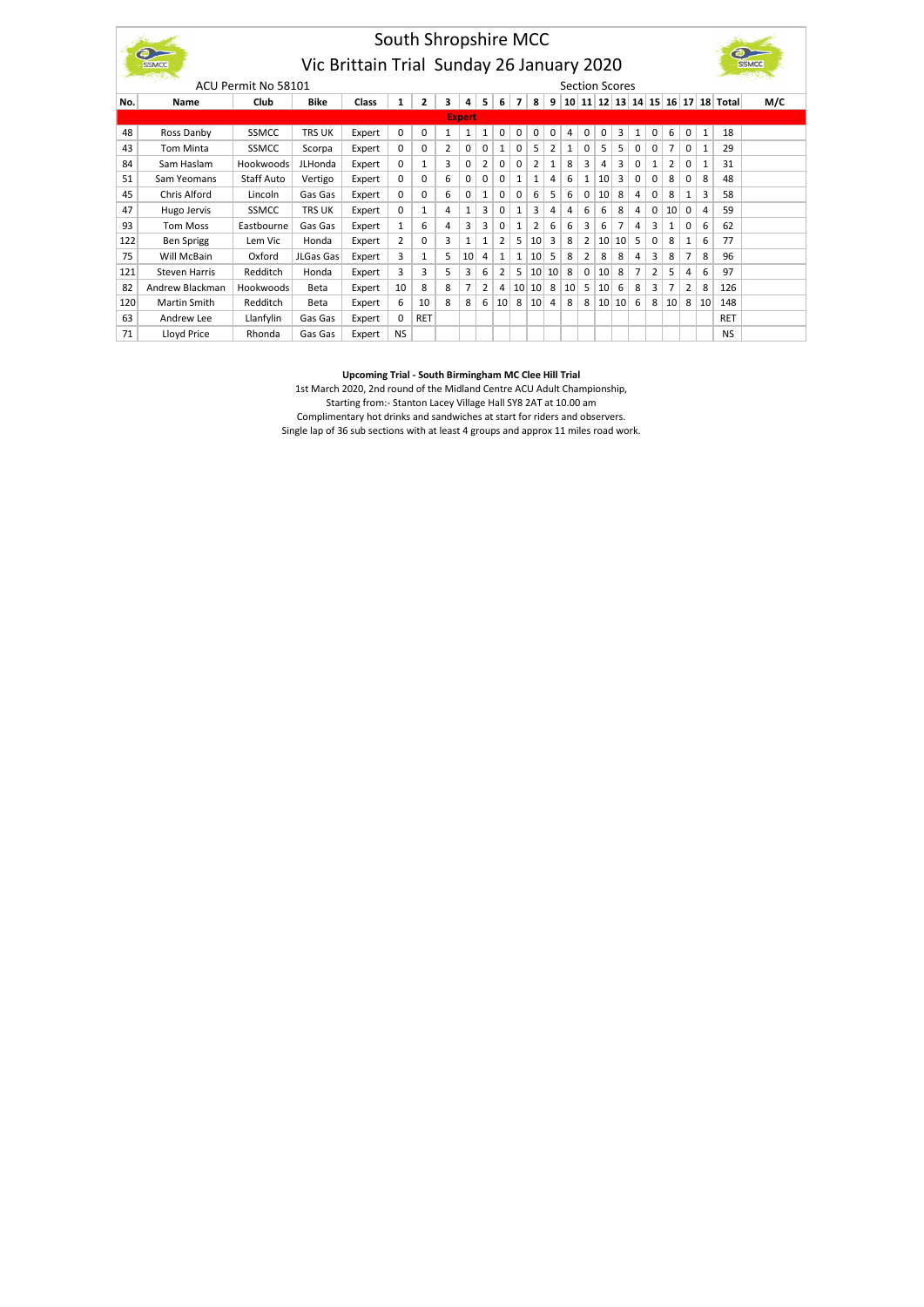|                |                                                                  |                         |                    |                |                 |                | South Shropshire MCC |                |                |                   |                |              |                |                         |                |                  |                |                     |                   |                         |                |                   |                                                        |           |
|----------------|------------------------------------------------------------------|-------------------------|--------------------|----------------|-----------------|----------------|----------------------|----------------|----------------|-------------------|----------------|--------------|----------------|-------------------------|----------------|------------------|----------------|---------------------|-------------------|-------------------------|----------------|-------------------|--------------------------------------------------------|-----------|
|                | $\epsilon$<br>Vic Brittain Trial Sunday 26 January 2020<br>SSMCC |                         |                    |                |                 |                |                      |                |                |                   |                |              |                |                         |                |                  |                |                     |                   |                         |                |                   |                                                        |           |
|                | ACU Permit No 58101<br><b>Section Scores</b>                     |                         |                    |                |                 |                |                      |                |                |                   |                |              |                |                         |                |                  |                |                     |                   |                         |                |                   |                                                        |           |
| No.            | Name                                                             | Club                    | <b>Bike</b>        | Class          | 1               | $\mathbf{2}$   | 3                    | 4              | 5              | 6                 | 7              | 8            |                |                         |                |                  |                |                     |                   |                         |                |                   | 9   10   11   12   13   14   15   16   17   18   Total | M/C       |
|                |                                                                  |                         |                    |                |                 |                | <b>Intermediate</b>  |                |                |                   |                |              |                |                         |                |                  |                |                     |                   |                         |                |                   |                                                        |           |
| 56             | Rob Warner                                                       | Oxford                  | Montesa            | Inter          | 0               | 0              | 0                    | 0              |                |                   | 0              | 1            | 1              | 0                       | 1              | 0                | 0              | 0                   | 0                 | 0                       | 0              | 0                 | 3                                                      |           |
| 31             | Jason Galvin                                                     | Merthyr                 | Beta               | Inter          | 1               | 0              | 0                    | 0              | 3              | 0                 | 0              | 0            | 0              | 0                       | 0              | $\mathbf 1$      | $\mathbf{1}$   | 0                   | 0                 | 2                       | 0              | 0                 | 8                                                      | 30x0, 4x1 |
| 50             | Shaun Fox                                                        | Man 17                  | Gas Gas            | Inter          | 1               | 0              | 0                    | 0              | $\mathbf{1}$   | 2                 | 0              | 0            | 0              | 0                       | 3              | 0                | 1              | 0                   | 0                 | 0                       | 0              | 0                 | 8                                                      | 30x0, 2x1 |
| 57             | <b>Steve Saunders</b>                                            | Stroud                  | trs uk             | Inter          | 0               | 0              | 0                    | 0              | $\overline{2}$ | 0                 | 0              | $\mathbf{1}$ | 0              | 0                       | 6              | 1                | 0              | 0                   | 0                 | 0                       | 0              | 0                 | 10                                                     |           |
| 44             | Jess Bown                                                        | SSMCC                   | Scorpa             | Inter          | 0               | 0              | 0                    | 0              | 3              | 0                 | 1              | $\mathbf{1}$ | 0              | 0                       | 6              | 0                | 0              | 0                   | 0                 | 0                       | 0              | 0                 | 11                                                     |           |
| 100            | <b>Billy Craig</b>                                               | <b>CSMA</b>             | Honda              | Inter          | 0               | 0              | 0                    | 1              | 4              | 0                 | 1              | 0            | 0              | 0                       | 3              | 1                | 4              | 0                   | 0                 | 3                       | 0              | 0                 | 17                                                     | 27        |
| 89             | Gareth Talbot                                                    | Wilts                   | Beta               | Inter          | 0               | 0              | 0                    | $\mathbf 1$    | 5              | 0                 | 1              | $\mathbf{1}$ | 0              | 1                       | 0              | $\mathbf 1$      | 2              | 0                   | $\mathbf{1}$      | $\mathbf 1$             | $\overline{2}$ | $1\,$             | 17                                                     | 23        |
| 90<br>88       | John Cowley                                                      | Wycombe                 | Beta               | Inter          | 0<br>1          | 0<br>0         | 0<br>0               | 0              | 3<br>3         | 0<br>0            | 1<br>0         | 2<br>0       | 0<br>0         | 0<br>0                  | 0<br>$1\,$     | 7<br>0           | 0<br>5         | $\overline{2}$<br>6 | 0<br>$\mathbf{1}$ | 0<br>$\mathbf{1}$       | 0<br>0         | 5<br>$\mathbf{1}$ | 20<br>20                                               | 28        |
|                | <b>Craig Talbot</b>                                              | Wilts                   | Sherco             | Inter          | 0               | 0              | 0                    | $\mathbf 1$    | 4              |                   |                | 2            |                | 2                       | 3              |                  |                |                     |                   | 0                       | 0              | 0                 | 20                                                     | 25x0,8x1  |
| 107<br>6       | <b>Richard Webster</b><br><b>Richard Allen</b>                   | <b>SSMCC</b><br>$K + K$ | Montesa<br>Montesa | Inter<br>Inter | 1               | 0              | 0                    | 0<br>0         | 5              | 1<br>$\mathbf{1}$ | 6<br>0         | $\mathbf{1}$ | 1<br>1         | 0                       | 8              | 0<br>$\mathbf 1$ | 1<br>0         | 0<br>0              | 0<br>3            | 0                       | 0              | 0                 | 21                                                     | 25x0,6x1  |
| 59             | <b>Steve Williams</b>                                            | Earl Shilton            | Beta               | Inter          | 0               | 0              | 0                    | 0              | 4              | $\mathbf 1$       | 1              | 3            | $\overline{2}$ | $\mathbf{1}$            | 5              | 0                | 2              | 0                   | 0                 | 3                       | $\mathbf{1}$   | 0                 | 23                                                     |           |
| 114            | Pete Ruscoe                                                      | Staff Auto              | <b>TRS</b>         | Inter          | 0               | 0              | 0                    | 0              | 4              | 0                 | 0              | 3            | 3              | 0                       | 3              | 7                | 0              | $\mathbf 1$         | 2                 | $\mathbf{1}$            | 0              | 0                 | 24                                                     |           |
| 83             | Guy Chandler                                                     | Witley                  | Beta               | Inter          | 0               | 0              | 0                    | $\mathbf{1}$   | 7              | 0                 | 0              | $\mathbf{1}$ | 2              | 2                       | 8              | $\overline{2}$   | 0              | $\mathbf 1$         | 0                 | 0                       | $\mathbf{1}$   | $1\,$             | 26                                                     |           |
| 24             | Steve Swanson                                                    | Nene Valley             | JLBeta             | Inter          | 5               | 0              | 0                    | 0              | 3              | 0                 | 0              | 4            | 2              | 0                       | 5              | 5                | 0              | 0                   | 0                 | 0                       | 0              | 3                 | 27                                                     |           |
| 58             | James Saunders                                                   | Stroud                  | <b>TRS UK</b>      | Inter          | 0               | 0              | 0                    | 1              | 5              | 0                 | 1              | $\mathbf{1}$ | 1              | 1                       | 8              | 0                | 1              | 1                   | 6                 | 4                       | 0              | 3                 | 33                                                     |           |
| 94             | <b>Martin Carter</b>                                             | Hookwoods               | Gas Gas            | Inter          | 0               | 0              | 0                    | $\mathbf{1}$   | 6              | $\mathbf{1}$      | 3              | $\mathbf{1}$ | 1              | 1                       | 8              | 5                | 3              | 0                   | 0                 | $\mathbf 1$             | 0              | 3                 | 34                                                     |           |
| 97             | Sam Atherton                                                     | Congleton               | Gas Gas            | Inter          | 1               | 0              | 0                    | 0              | 5              | 0                 | $\mathbf{1}$   | 3            | $\overline{2}$ | $\overline{2}$          | 6              | 3                | 3              | $\mathbf 1$         | 4                 | $\overline{4}$          | 0              | $\mathbf 1$       | 36                                                     |           |
| 46             | Adrian Jervis                                                    | Hafren                  | <b>TRS UK</b>      | Inter          | 0               | 0              | 0                    | 0              | 6              | 0                 | 4              | 3            | 6              | 1                       | $\overline{7}$ | 2                | 1              | $\overline{2}$      | 3                 | $\overline{2}$          | 0              | 0                 | 37                                                     |           |
| 23             | Jon Lee                                                          | Nene Valley             | <b>JLTRS</b>       | Inter          | 1               | $\mathbf 1$    | 0                    | 3              | 8              | 0                 | 2              | 3            | 4              | 0                       | 5              | 4                | 0              | 3                   | 5                 | 0                       | 0              | 0                 | 39                                                     |           |
| 67             | Donna Fox                                                        | Lem Vic                 | Montesa            | Inter          | 0               | 0              | 0                    | 0              | 4              | 0                 | 0              | 3            | 6              | 0                       | 5              | $\overline{2}$   | 4              | $\mathbf 1$         | 5                 | 3                       | 5              | $\overline{2}$    | 40                                                     |           |
| 53             | Chris Tett                                                       | Bewdley                 | Montesa            | Inter          | 0               | 0              | 0                    | 0              | 4              | $\mathbf{1}$      | 5              | 2            | 0              | 0                       | 8              | $\mathbf 1$      | 6              | $\overline{2}$      | 5                 | 6                       | 0              | $1\,$             | 41                                                     |           |
| 30             | Julian Collins                                                   | Rhonda                  | <b>TRS</b>         | Inter          | 0               | 2              | 0                    | $\mathbf 1$    | 8              | $\mathbf{1}$      | 5              | 5            | $\mathbf 1$    | 0                       | 5              | 6                | 5              | 5                   | $\mathbf{1}$      | $\mathbf 1$             | 0              | 0                 | 46                                                     |           |
| 85             | James Gammons                                                    | Bognor                  | Gas Gas            | Inter          | 1               | 0              | 0                    | 0              | 4              | $\overline{2}$    | $\overline{2}$ | 3            | 5              | 0                       | 5              | 4                | 6              | 8                   | 4                 | $\mathbf{1}$            | 0              | $\overline{2}$    | 47                                                     |           |
| $\overline{7}$ | David Collins                                                    | Dulais                  | Sherco             | Inter          | 1               | 0              | 0                    | 0              | 6              | 4                 | 7              | $\mathbf{1}$ | 3              | 1                       | 5              | 4                | 5              | 5                   | 3                 | $\overline{2}$          | 0              | $\overline{2}$    | 49                                                     |           |
| 3              | Dan Clarke                                                       | North Berks             | Beta               | Inter          | 0               | $\mathbf 1$    | 0                    | $\mathbf 1$    | 4              | 1                 | 4              | 5            | 5              | 3                       | 8              | $\mathbf 1$      | 6              | $\overline{2}$      | $\overline{7}$    | $\overline{\mathbf{c}}$ | 0              | 0                 | 50                                                     | 13        |
| 91             | Dan Cameron                                                      | Stratford               | Beta               | Inter          | 1               | 0              | 0                    | 2              | 5              | $\overline{2}$    | 3              | 3            | 0              | 0                       | 10             | $\overline{2}$   | 5              | 3                   | 5                 | $\overline{2}$          | 3              | 4                 | 50                                                     | 10        |
| 72             | lan Smart                                                        | Llangollen              | Gas Gas            | Inter          | 2               | 0              | 0                    | 0              | 6              | $\mathbf 1$       | 3              | $1\,$        | 8              | 0                       | 10             | 3                | 5              | 1                   | 0                 | 3                       | 0              | 8                 | 51                                                     | 16        |
| 61             | <b>Steve Bird</b>                                                | Nene Valley             | <b>TRS</b>         | Inter          | $\mathbf{1}$    | 0              | 0                    | 3              | 6              | $\mathbf{1}$      | 0              | $\mathbf 1$  | 3              | 1                       | 10             | 3                | 10             | 4                   | 5                 | $\overline{2}$          | 0              | $1\,$             | 51                                                     | 15        |
| 34             | Vinny Branch                                                     | No Limits               | Gas Gas            | Inter          | 0               | 0              | $\mathbf{1}$         | $\overline{2}$ | 4              | 5                 | 4              | 6            | $\overline{2}$ | $\mathbf{1}$            | 7              | $\overline{2}$   | 8              | 2                   | 6                 | 0                       | 0              | 3                 | 53                                                     |           |
| 55             | Mike Teague                                                      | SSMCC                   | Gas Gas            | Inter          | 2               | 0              | 0                    | $\mathbf{1}$   | $\overline{2}$ | 5                 | 3              | 6            | 7              | 4                       | 10             | 3                | 4              | 0                   | 7                 | 0                       | 0              | 0                 | 54                                                     |           |
| 54             | Tom Hinckley                                                     | Glos + Cots             | Montesa            | Inter          | 1               | 0              | 0                    | 2              | 6              | 0                 | 4              | 5            | 1              | 2                       | 10             | 3                | 0              | 6                   | 6                 | 8                       | 0              | 3                 | 57                                                     |           |
| 105            | Scott Brookes                                                    | Redditch                | Vertigo            | Inter          | 5               | 0              | $\overline{2}$       | 0              | 6              | 3                 | $\overline{2}$ | 5            | 6              | 3                       | 8              | 5                | 6              | 0                   | $\overline{2}$    | 6                       | 0              | 0                 | 59                                                     |           |
| 26             | Dan Williams                                                     | Llangollen              | Beta               | Inter          | 1               | 0              | 0                    | 5              | 3              | 3                 | 5              | 7            | 6              | $\mathbf{1}$            | 10             | 5                | 3              | 0                   | 5                 | 4                       | 0              | 3                 | 61                                                     |           |
| 32             | Andrew Haywood                                                   | Rhonda                  | Beta               | Inter          | 0               | 0              | 0                    | 4              | 6              | $\overline{2}$    | 5              | 8            | 2              | 1                       | 8              | 2                | 7              | 3                   | $\overline{7}$    | 8                       | 0              | 0                 | 63                                                     |           |
| 52             | <b>Christoff Pearson</b>                                         | Dudley                  | Montesa            | Inter          | 2               | 0              | 0                    | 3              | 10             | $\overline{2}$    | 6              | 3            | 3              | 0                       | 5              | 2                | 4              | 6                   | 5                 | 6                       | 5              | $\overline{2}$    | 64                                                     |           |
| 39             | <b>George Marshall</b>                                           | SOA                     | Montesa            | Inter          | 5               | 0              | 0                    | 0              | 8              | 6                 | 4              | 5            | 6              | 1                       | 8              | $\overline{2}$   | 1              | 5                   | 10                | $\overline{2}$          | $1\,$          | 3                 | 67                                                     | 11        |
| 80             | Mark Nunn                                                        | Cambridge               | Beta               | Inter          | 0               | $\overline{2}$ | 0                    | 3              | 6              | 6                 | 3              | 4            | $\overline{2}$ | 3                       | 8              | 5                | 7              | 6                   | 4                 | $\overline{2}$          | 3              | 3                 | 67                                                     | 9         |
| 101            | Stuart Walker                                                    | Pathfinder              | Honda              | Inter          | 2               | 0              | υ                    | 6              | 6              | 1                 | 4              | 5            | з              | з                       | 10             | 6                | 8              | 3                   | 6                 | 5                       | 0              | 1                 | 69                                                     |           |
| 111            | Mick Flanagan                                                    | Dudley                  | Vertigo            | Inter          | 3               | 2              | 0                    | 6              | 6              | $\mathbf 1$       | 4              | 5            | 6              | 2                       | 5              | 6                | 7              | 4                   | 5                 | 6                       | 0              | 3                 | 71                                                     |           |
|                | 110 Andrew Richardson                                            | Bewdley                 | Montesa            | Inter          | 0               | 2              | 0                    | 0              | 8              | $\overline{2}$    | 5              | 4            | 6              | 0                       | 10             | 8                | $\overline{2}$ | 4                   | 5                 | 10                      | 0              | 6                 | 72                                                     |           |
| 68             | Peter Archer                                                     | Lem Vic                 | Sherco             | Inter          | 0               | $1\,$          | 0                    | 0              | $\overline{7}$ | 4                 | 7              | 6            | 6              | $\overline{\mathbf{c}}$ | 10             | 4                | 8              | 5                   | 7                 | $\pmb{0}$               | 3              | 4                 | 74                                                     |           |
| 74             | Marty Hill                                                       | Man 17                  | Beta               | Inter          | 0               | 3              | 0                    | 1              | 8              | 7                 | 8              | 3            | 8              | $\mathbf 1$             | 10             | 8                | 10             | $\mathbf 1$         | 8                 | $\sqrt{4}$              | $\mathbf 1$    | 4                 | 85                                                     |           |
| 27             | Jacob Evans                                                      | Llangollen              | TRS                | Inter          | 3               | 3              | 0                    | 8              | 8              | 8                 | 6              | 6            | 6              | $\mathbf 1$             | 10             | 4                | 4              | $\mathbf{1}$        | 6                 | 8                       | 5              | 4                 | 91                                                     |           |
| 79             | Simon Nunn                                                       | Cambridge               | Montesa            | Inter          | $\mathbf{1}$    | $\overline{2}$ | 0                    | 4              | 8              | 6                 | 8              | 4            | 5              | 6                       | 10             | 8                | 8              | 3                   | 7                 | 5                       | $\overline{2}$ | 6                 | 93                                                     | 5         |
| 76             | Lee Sullivan                                                     | Oxford                  | JLBeta             | Inter          | 1               | 3              | $\mathbf{1}$         | 6              | 6              | 4                 | 6              | 8            | 6              | 3                       | 10             | $\overline{2}$   | 10             | 5                   | 6                 | 8                       | $\overline{2}$ | 6                 | 93                                                     | 4         |
| 37             | Andrew Hickman                                                   | SSMCC                   | Honda              | Inter          | 1               | 1              | 5                    | 1              | 8              | 7                 | 5              | 6            | 6              | з                       | 8              | 4                | 6              | $\overline{7}$      |                   | 10 10                   | 5              | 6                 | 99                                                     |           |
| 28             | Dafydd Belton                                                    | Llangollen              | Vertigo            | Inter          | 4               | 3              | 3                    | 6              | 10             | 5                 | 8              | 4            | 6              | 4                       | 10             | 6                | 8              | 6                   | 6                 | 6                       | 0              | 5                 | 100                                                    |           |
| 99             | Shane Harvey                                                     | Mansfield               | Honda              | Inter          | 2               | 0              | 3                    | $\overline{2}$ | 8              | 6                 | 8              | 6            | 8              | 4                       | 8              |                  | 10 10          | 5                   | 6                 | $\overline{7}$          | $\mathbf{1}$   | 7                 | 101                                                    |           |
| 81             | Alex Penrice                                                     | Hookwoods               | Montesa            | Inter          |                 | $\mathbf{1}$   | <b>RET</b>           |                |                |                   |                |              |                |                         |                |                  |                |                     |                   |                         |                |                   | RET                                                    |           |
| 22<br>42       | Paul Bennett<br>Ashley Reed                                      | Staff Moor<br>Merthyr   | Scorpa<br>Beta     | Inter<br>Inter | <b>NS</b><br>NS |                |                      |                |                |                   |                |              |                |                         |                |                  |                |                     |                   |                         |                |                   | <b>NS</b><br>NS                                        |           |
| 96             | <b>Ben King</b>                                                  | Barnett                 | Gas Gas            | Inter          | <b>NS</b>       |                |                      |                |                |                   |                |              |                |                         |                |                  |                |                     |                   |                         |                |                   | <b>NS</b>                                              |           |
|                |                                                                  |                         |                    |                |                 |                |                      |                |                |                   |                |              |                |                         |                |                  |                |                     |                   |                         |                |                   |                                                        |           |